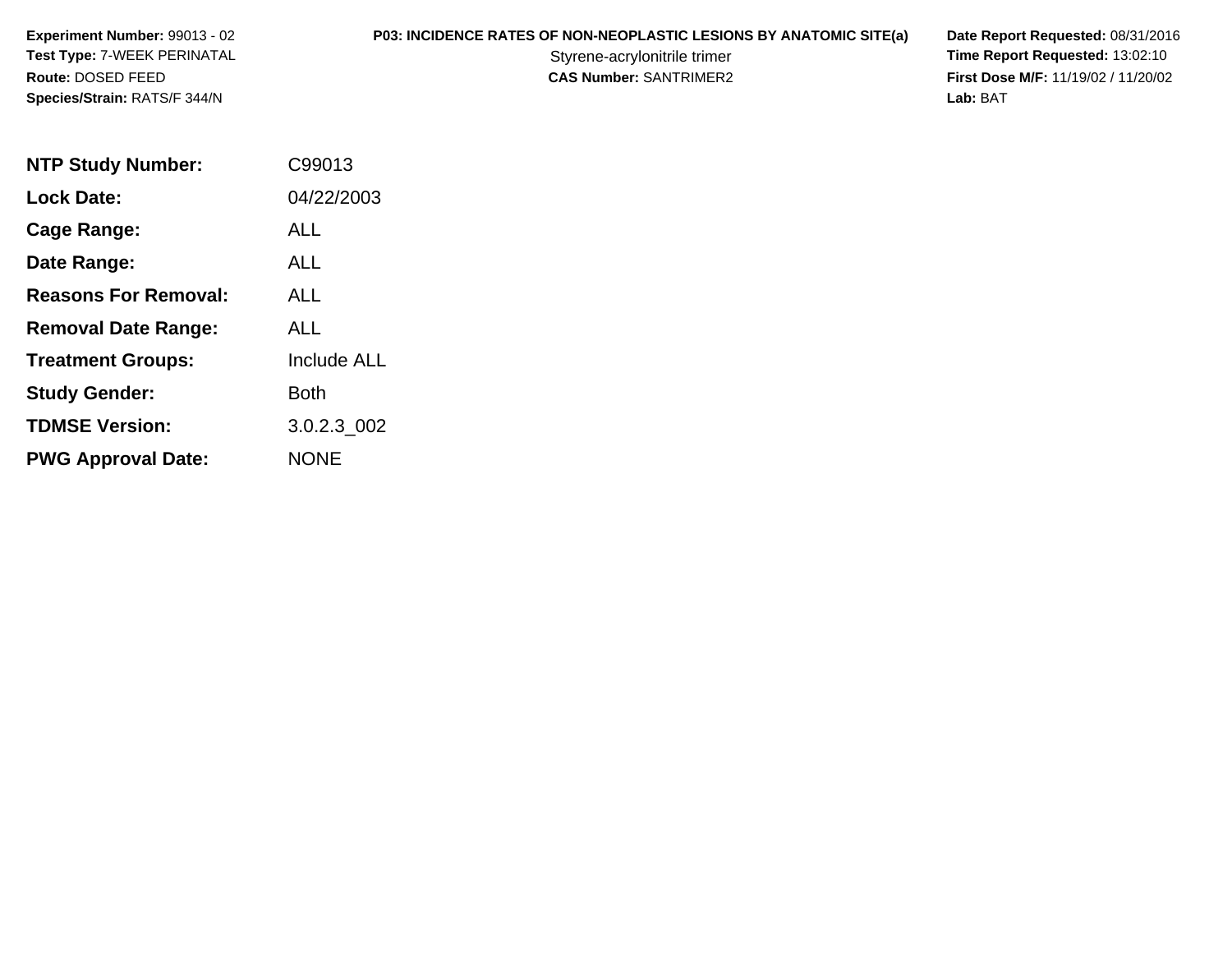**P03: INCIDENCE RATES OF NON-NEOPLASTIC LESIONS BY ANATOMIC SITE(a) Date Report Requested: 08/31/2016<br>Styrene-acrylonitrile trimer <b>Time Report Requested: 13:02:10** Styrene-acrylonitrile trimer<br>
CAS Number: SANTRIMER2<br>
CAS Number: SANTRIMER2<br> **Time Report Requested:** 13:02:10 **First Dose M/F:** 11/19/02 / 11/20/02<br>Lab: BAT **Lab:** BAT

| <b>FISCHER 344 RATS MALE</b>                                                                           | 0_PPM PUPS | 250 PPM PUPS | 500 PPM PUPS | 1000 PPM PUPS | 2000 PPM PUPS | 4000 PPM PUPS        |
|--------------------------------------------------------------------------------------------------------|------------|--------------|--------------|---------------|---------------|----------------------|
| <b>Disposition Summary</b>                                                                             |            |              |              |               |               |                      |
| <b>Animals Initially In Study</b>                                                                      | 10         | 10           | 10           | 10            | 10            | 10                   |
| <b>Early Deaths</b><br><b>Moribund Sacrifice</b>                                                       |            |              |              |               |               | $\mathbf{1}$         |
| <b>Survivors</b><br><b>Terminal Sacrifice</b>                                                          | 10         | 10           | 10           | 10            | 10            | 9                    |
| <b>Animals Examined Microscopically</b>                                                                | 10         | 10           | 10           | 10            | 10            | 10                   |
| <b>ALIMENTARY SYSTEM</b>                                                                               |            |              |              |               |               |                      |
| Liver                                                                                                  | (10)       | (10)         | (10)         | (10)          | (10)          | (10)                 |
| Depletion Glycogen<br>Fatty Change                                                                     | 6(60%)     | 2 (20%)      |              | 2(20%)        | 2(20%)        | $1(10\%)$<br>9(90%)  |
| Hematopoietic Cell Proliferation                                                                       | 3(30%)     | 5 (50%)      | 7 (70%)      | 5 (50%)       | 3(30%)        | 9(90%)               |
| Hepatodiaphragmatic Nodule                                                                             | 2(20%)     | 1 (10%)      |              |               |               | 2(20%)               |
| Inflammation, Chronic Active<br>Hepatocyte, Atrophy                                                    | $1(10\%)$  | 5 (50%)      | 1 (10%)      | $1(10\%)$     | 9(90%)        | 4 (40%)<br>$1(10\%)$ |
| CARDIOVASCULAR SYSTEM                                                                                  |            |              |              |               |               |                      |
| None                                                                                                   |            |              |              |               |               |                      |
| <b>ENDOCRINE SYSTEM</b>                                                                                |            |              |              |               |               |                      |
| None                                                                                                   |            |              |              |               |               |                      |
| <b>GENERAL BODY SYSTEM</b>                                                                             |            |              |              |               |               |                      |
| None                                                                                                   |            |              |              |               |               |                      |
| <b>GENITAL SYSTEM</b>                                                                                  |            |              |              |               |               |                      |
| Epididymis<br>a - Number of animals examined microscopically at site and number of animals with lesion | (10)       | (0)          | (0)          | (10)          | (10)          | (10)                 |
|                                                                                                        |            |              |              |               |               |                      |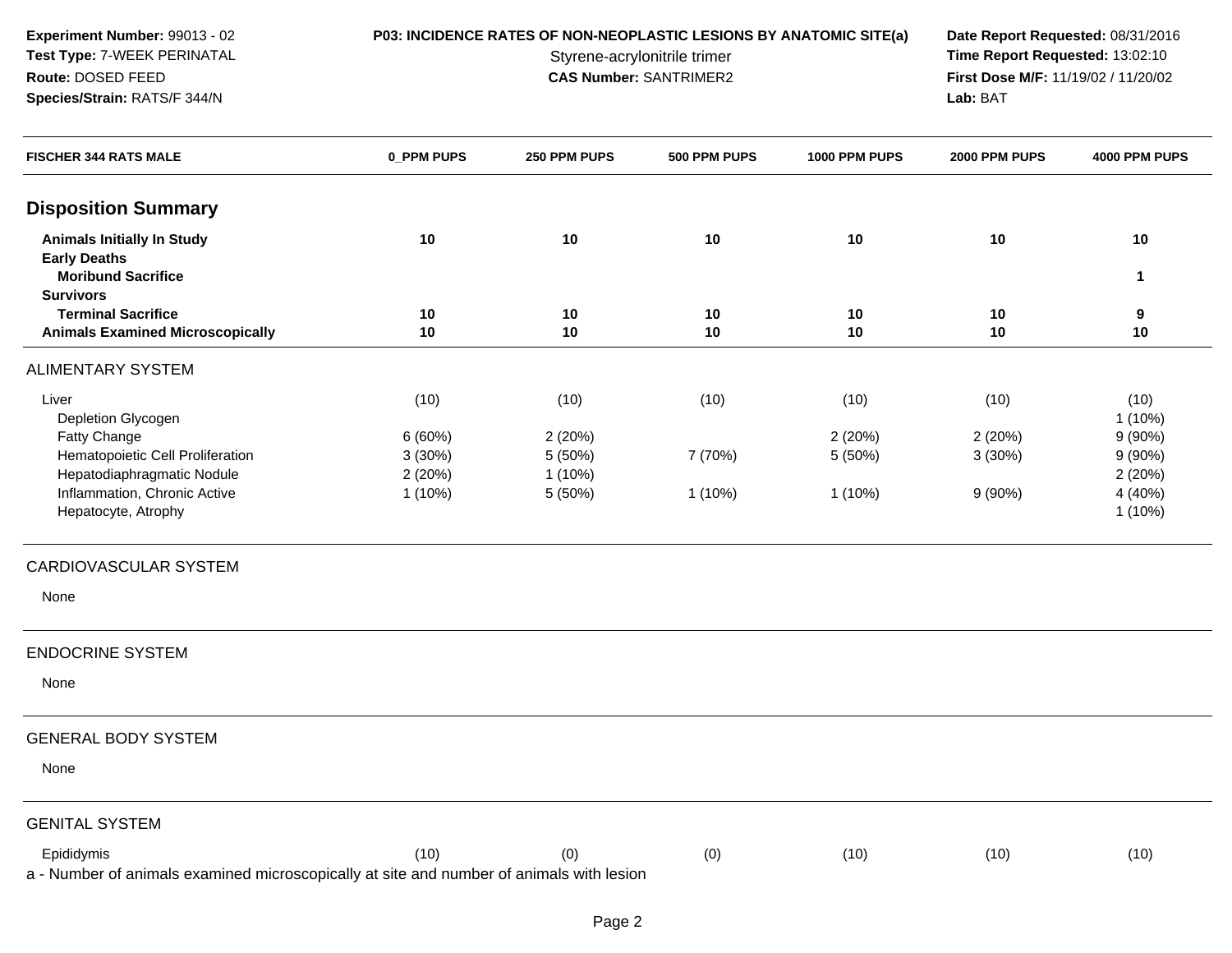**P03: INCIDENCE RATES OF NON-NEOPLASTIC LESIONS BY ANATOMIC SITE(a) Date Report Requested: 08/31/2016<br>Styrene-acrylonitrile trimer <b>Time Report Requested:** 13:02:10 Styrene-acrylonitrile trimer<br> **CAS Number:** SANTRIMER2<br> **CAS Number:** SANTRIMER2<br> **Time Report Requested:** 13:02:10 **First Dose M/F:** 11/19/02 / 11/20/02 Lab: BAT **Lab:** BAT

| <b>FISCHER 344 RATS MALE</b>          | 0_PPM PUPS | 250 PPM PUPS | 500 PPM PUPS | 1000 PPM PUPS | 2000 PPM PUPS | 4000 PPM PUPS |
|---------------------------------------|------------|--------------|--------------|---------------|---------------|---------------|
| Atrophy                               |            |              |              |               | 2(20%)        | 10 (100%)     |
| Prostate                              | (10)       | (0)          | (0)          | (0)           | (10)          | (10)          |
| Atrophy                               |            |              |              |               |               | 8 (80%)       |
| Inflammation                          |            |              |              |               | $1(10\%)$     |               |
| <b>Seminal Vesicle</b>                | (10)       | (0)          | (0)          | (10)          | (10)          | (10)          |
| Atrophy                               |            |              |              | $1(10\%)$     | 10 (100%)     | 10 (100%)     |
| <b>Testes</b>                         | (10)       | (0)          | (0)          | (10)          | (10)          | (10)          |
| Germinal Epithelium, Hypoplasia       | $1(10\%)$  |              |              |               | 10 (100%)     | 10 (100%)     |
| <b>HEMATOPOIETIC SYSTEM</b>           |            |              |              |               |               |               |
| Spleen                                | (10)       | (0)          | (0)          | (10)          | (10)          | (10)          |
| Hematopoietic Cell Proliferation      | 10 (100%)  |              |              | 10 (100%)     | 10 (100%)     | 10 (100%)     |
| Lymphoid Follicle, Depletion Cellular |            |              |              |               |               | 7 (70%)       |
| Thymus                                | (10)       | (0)          | (0)          | (0)           | (10)          | (10)          |
| Atrophy                               |            |              |              |               |               | $9(90\%)$     |
|                                       |            |              |              |               |               |               |
| <b>INTEGUMENTARY SYSTEM</b>           |            |              |              |               |               |               |
| None                                  |            |              |              |               |               |               |
| MUSCULOSKELETAL SYSTEM                |            |              |              |               |               |               |
| <b>Skeletal Muscle</b>                | (10)       | (0)          | (0)          | (0)           | (0)           | (10)          |
| Atrophy                               |            |              |              |               |               | $1(10\%)$     |
| NERVOUS SYSTEM                        |            |              |              |               |               |               |
| <b>Brain</b>                          | (10)       | (10)         | (10)         | (10)          | (10)          | (10)          |
| Cerebrum, Developmental Malformation  |            | 4 (40%)      | 3(30%)       | 7 (70%)       | $1(10\%)$     | 7 (70%)       |
|                                       |            |              |              |               |               |               |

RESPIRATORY SYSTEM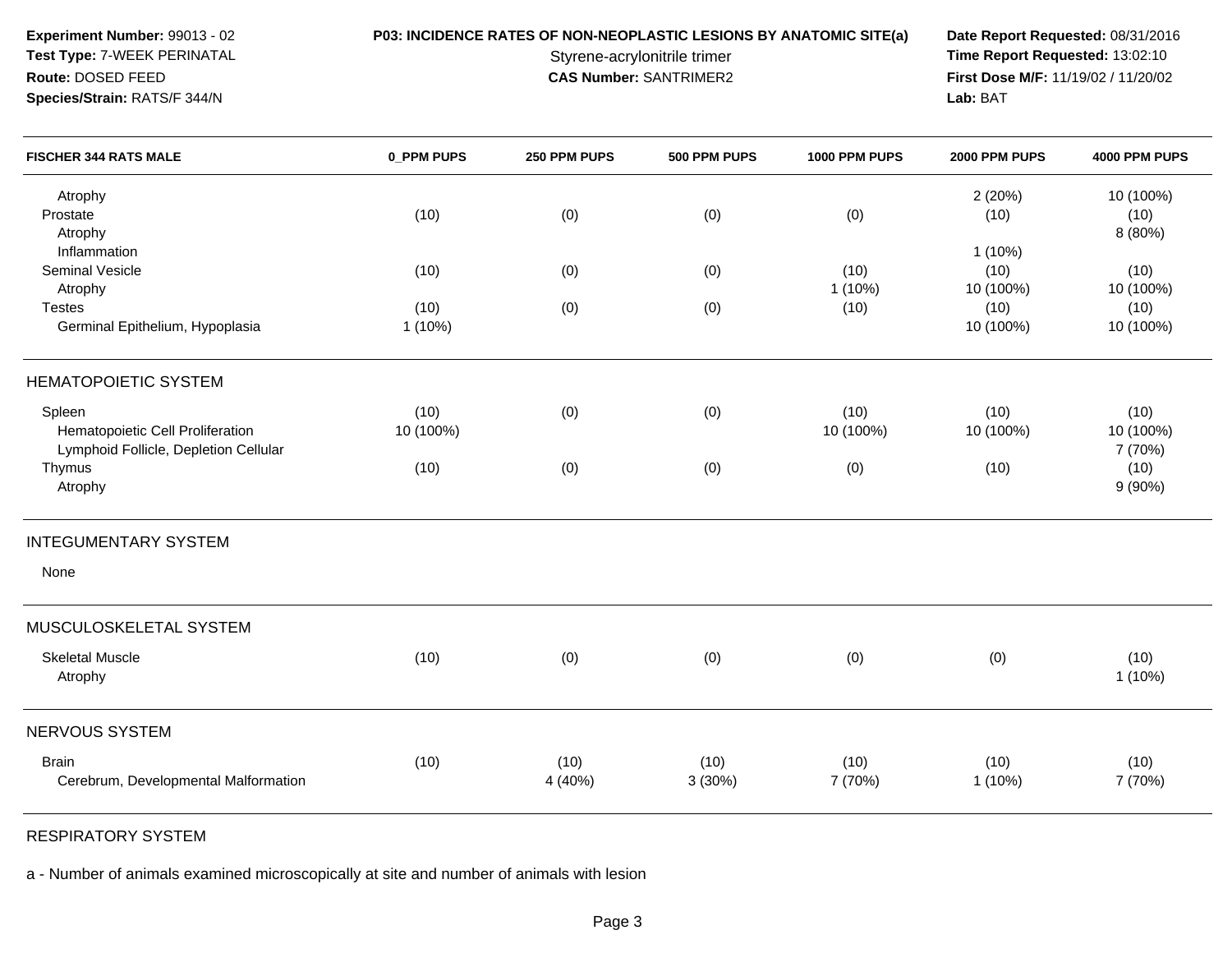| Experiment Number: 99013 - 02<br>Test Type: 7-WEEK PERINATAL<br>Route: DOSED FEED<br>Species/Strain: RATS/F 344/N | P03: INCIDENCE RATES OF NON-NEOPLASTIC LESIONS BY ANATOMIC SITE(a)<br>Styrene-acrylonitrile trimer<br><b>CAS Number: SANTRIMER2</b> |              |                      |               | Date Report Requested: 08/31/2016<br>Time Report Requested: 13:02:10<br>First Dose M/F: 11/19/02 / 11/20/02<br>Lab: BAT |                        |  |
|-------------------------------------------------------------------------------------------------------------------|-------------------------------------------------------------------------------------------------------------------------------------|--------------|----------------------|---------------|-------------------------------------------------------------------------------------------------------------------------|------------------------|--|
| <b>FISCHER 344 RATS MALE</b>                                                                                      | 0_PPM PUPS                                                                                                                          | 250 PPM PUPS | 500 PPM PUPS         | 1000 PPM PUPS | 2000 PPM PUPS                                                                                                           | 4000 PPM PUPS          |  |
| None                                                                                                              |                                                                                                                                     |              |                      |               |                                                                                                                         |                        |  |
| SPECIAL SENSES SYSTEM                                                                                             |                                                                                                                                     |              |                      |               |                                                                                                                         |                        |  |
| None                                                                                                              |                                                                                                                                     |              |                      |               |                                                                                                                         |                        |  |
| <b>URINARY SYSTEM</b>                                                                                             |                                                                                                                                     |              |                      |               |                                                                                                                         |                        |  |
| Kidney<br>Atrophy                                                                                                 | (10)                                                                                                                                | (0)          | (10)                 | (10)          | (10)                                                                                                                    | (10)<br>10 (100%)      |  |
| Mineralization<br>Nephropathy                                                                                     | 6(60%)                                                                                                                              |              | $1(10\%)$<br>7 (70%) | 3(30%)        | $1(10\%)$                                                                                                               | $1(10\%)$<br>$1(10\%)$ |  |

\*\*\* END OF MALE \*\*\*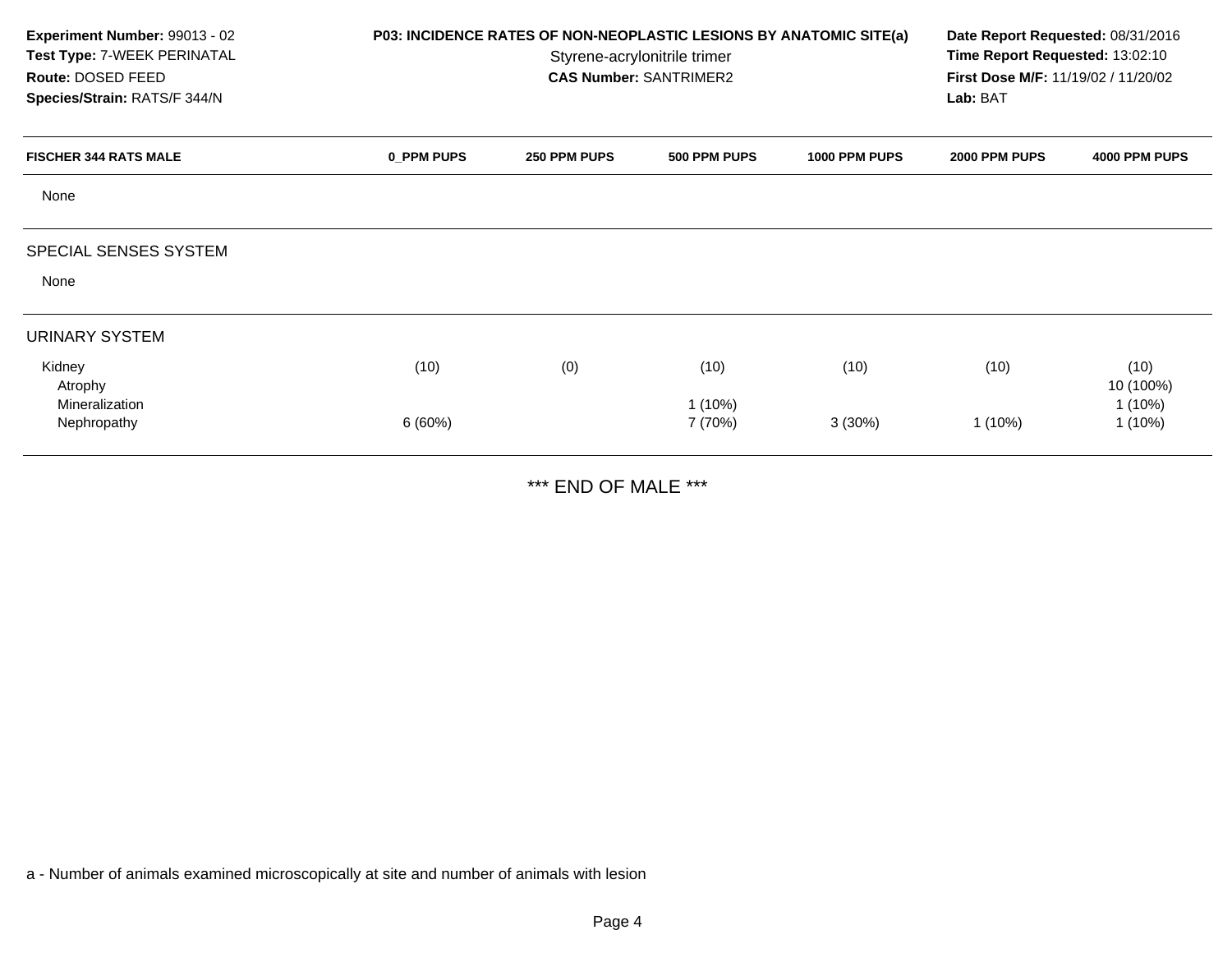**P03: INCIDENCE RATES OF NON-NEOPLASTIC LESIONS BY ANATOMIC SITE(a) Date Report Requested: 08/31/2016<br>Styrene-acrylonitrile trimer <b>Time Report Requested:** 13:02:10 Styrene-acrylonitrile trimer<br> **CAS Number:** SANTRIMER2<br> **CAS Number:** SANTRIMER2<br> **Time Report Requested:** 13:02:10 **First Dose M/F:** 11/19/02 / 11/20/02 Lab: BAT **Lab:** BAT

| <b>FISCHER 344 RATS FEMALE</b>                           | 0 PPM PUPS | 250 PPM PUPS | 500 PPM PUPS | 1000 PPM PUPS | 2000 PPM PUPS | 4000 PPM PUPS |
|----------------------------------------------------------|------------|--------------|--------------|---------------|---------------|---------------|
| <b>Disposition Summary</b>                               |            |              |              |               |               |               |
| <b>Animals Initially In Study</b><br><b>Early Deaths</b> | 10         | 10           | 10           | 10            | 10            | 10            |
| <b>Survivors</b><br><b>Terminal Sacrifice</b>            | 10         | 10           | 10           | 10            | 10            | 10            |
| <b>Animals Examined Microscopically</b>                  | 10         | 10           | 10           | 10            | 10            | 10            |
| <b>ALIMENTARY SYSTEM</b>                                 |            |              |              |               |               |               |
| Liver                                                    | (10)       | (0)          | (10)         | (10)          | (10)          | (10)          |
| Fatty Change                                             |            |              |              | 2(20%)        | $1(10\%)$     | 10 (100%)     |
| Hematopoietic Cell Proliferation                         | 3 (30%)    |              | $1(10\%)$    | 5 (50%)       | 4 (40%)       | 8 (80%)       |
| Hepatodiaphragmatic Nodule                               | 4 (40%)    |              | $1(10\%)$    | $1(10\%)$     | 3(30%)        | 3(30%)        |
| Inflammation, Chronic Active                             | 4 (40%)    |              | 4 (40%)      | 4 (40%)       | 3(30%)        |               |
| CARDIOVASCULAR SYSTEM                                    |            |              |              |               |               |               |
| None                                                     |            |              |              |               |               |               |
| <b>ENDOCRINE SYSTEM</b>                                  |            |              |              |               |               |               |
| None                                                     |            |              |              |               |               |               |
| <b>GENERAL BODY SYSTEM</b>                               |            |              |              |               |               |               |
| None                                                     |            |              |              |               |               |               |
| <b>GENITAL SYSTEM</b>                                    |            |              |              |               |               |               |
| Ovary                                                    | (10)       | (10)         | (10)         | (10)          | (10)          | (10)          |
| Atrophy                                                  | 4 (40%)    | 8 (80%)      | 7 (70%)      | 7 (70%)       | 10 (100%)     | 10 (100%)     |
| Uterus                                                   | (10)       | (0)          | (0)          | (10)          | (10)          | (10)          |
| Atrophy                                                  |            |              |              |               | $9(90\%)$     | 10 (100%)     |
|                                                          |            |              |              |               |               |               |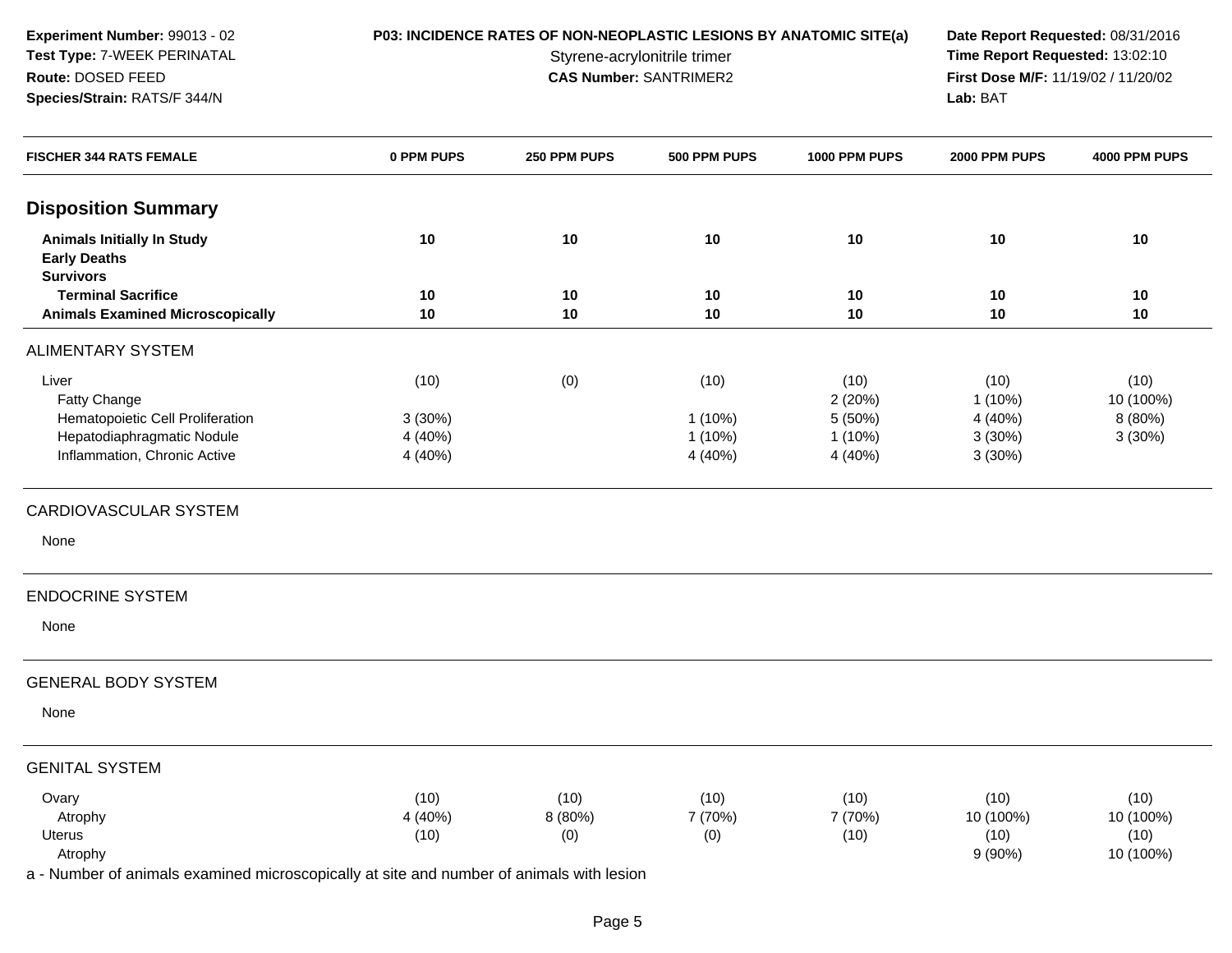**P03: INCIDENCE RATES OF NON-NEOPLASTIC LESIONS BY ANATOMIC SITE(a) Date Report Requested: 08/31/2016<br>Styrene-acrylonitrile trimer <b>Time Report Requested:** 13:02:10 **Time Report Requested: 13:02:10 CAS Number:** SANTRIMER2 **First Dose M/F:** 11/19/02 / 11/20/02 **Lab:** BAT

| <b>FISCHER 344 RATS FEMALE</b>                                                      | 0 PPM PUPS        | 250 PPM PUPS    | 500 PPM PUPS   | 1000 PPM PUPS     | 2000 PPM PUPS               | 4000 PPM PUPS                |
|-------------------------------------------------------------------------------------|-------------------|-----------------|----------------|-------------------|-----------------------------|------------------------------|
| Vagina                                                                              | (10)              | (10)            | (10)           | (10)              | (10)                        | (9)                          |
| <b>HEMATOPOIETIC SYSTEM</b>                                                         |                   |                 |                |                   |                             |                              |
| Spleen<br>Hematopoietic Cell Proliferation<br>Lymphoid Follicle, Depletion Cellular | (10)<br>10 (100%) | (0)             | (0)            | (10)<br>10 (100%) | (10)<br>10 (100%)<br>3(30%) | (10)<br>10 (100%)<br>5 (50%) |
| Thymus<br>Atrophy                                                                   | (10)              | (0)             | (0)            | (0)               | (10)                        | (10)<br>7 (70%)              |
| <b>INTEGUMENTARY SYSTEM</b>                                                         |                   |                 |                |                   |                             |                              |
| None                                                                                |                   |                 |                |                   |                             |                              |
| MUSCULOSKELETAL SYSTEM                                                              |                   |                 |                |                   |                             |                              |
| <b>Skeletal Muscle</b>                                                              | (10)              | (0)             | (0)            | (0)               | (0)                         | (10)                         |
| NERVOUS SYSTEM                                                                      |                   |                 |                |                   |                             |                              |
| <b>Brain</b><br>Cerebrum, Developmental Malformation                                | (10)<br>$1(10\%)$ | (10)<br>5 (50%) | (10)<br>2(20%) | (10)<br>$1(10\%)$ | (10)<br>2(20%)              | (10)<br>7 (70%)              |
| <b>RESPIRATORY SYSTEM</b>                                                           |                   |                 |                |                   |                             |                              |
| None                                                                                |                   |                 |                |                   |                             |                              |
| SPECIAL SENSES SYSTEM                                                               |                   |                 |                |                   |                             |                              |

None